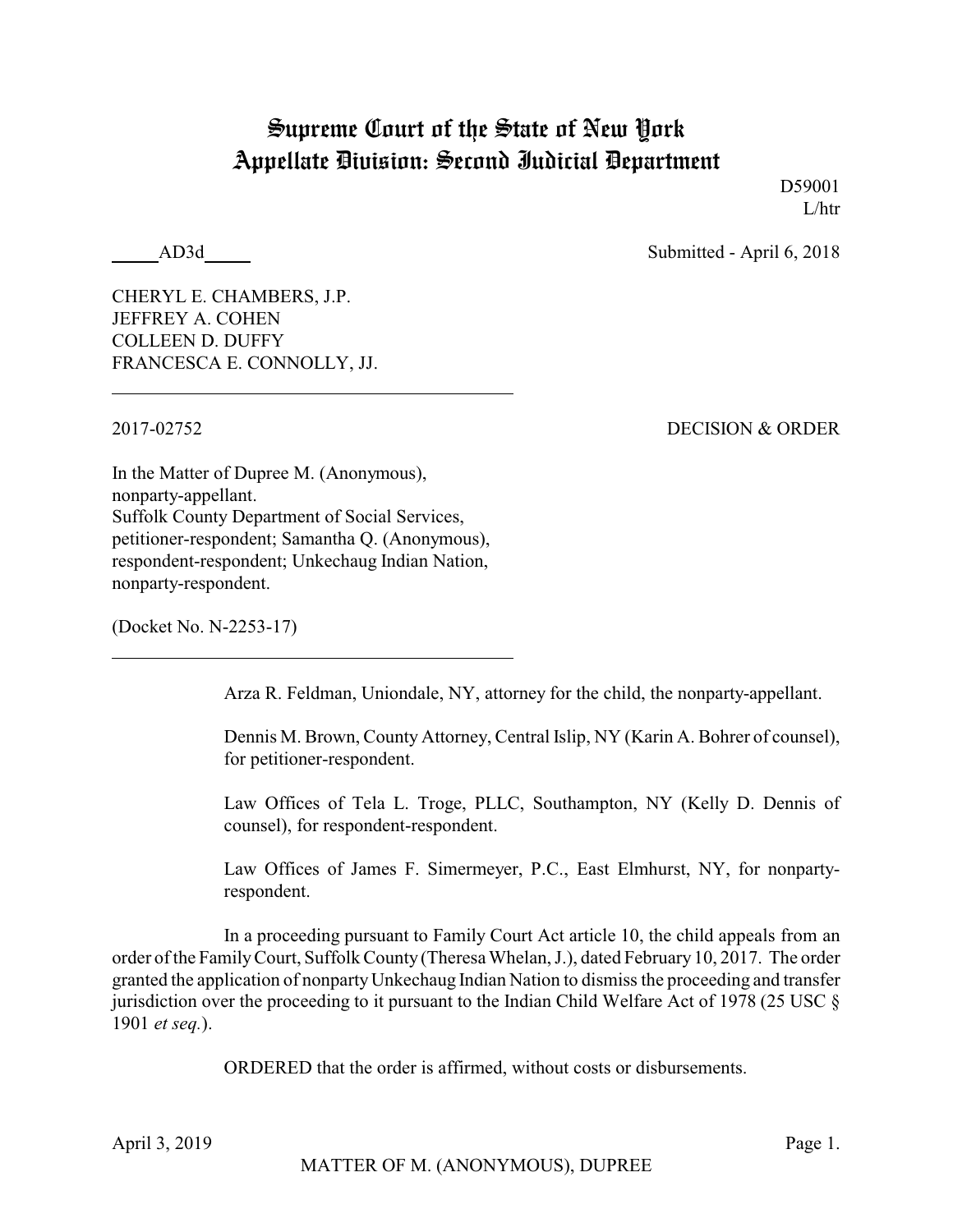The respondent mother and her husband (hereinafter the father) are the parents of the subject child, who was born in January 2017. The father was a member of the Unkechaug Indian Nation (hereinafter the Unkechaug) and the Shinnecock Tribe. In February2017, the Suffolk County Department of Social Services (hereinafter the DSS) filed a petition against the mother alleging that she derivatively neglected the child based on a prior finding of neglect entered against her in 2013 with respect to her older child. When the parties appeared before the Family Court on the petition, the mother's attorney requested that the proceeding be transferred to the Unkechaug tribal council, and a representative of the Unkechaug, who was present pursuant to the Indian Child Welfare Act of 1978 (25 USC § 1901 *et seq.*; hereinafter the ICWA) (*see* 25 USC § 1912[a]; *cf. Matter of New York City Dept. of Social Sevs. v Oscar C.,* 192 AD2d 280, 285 [noting the tribe's right to intervene in a child neglect proceeding]), made the same request. The only opposition to the application was interposed by the attorney for the child. By order dated February 10, 2017, the FamilyCourt granted the Unkechaug's application and, inter alia, transferred jurisdiction over the proceeding to the Unkechaug. The attorney for the child appeals.

The ICWA (25 USC §§ 1901-1963) was enacted byCongress in 1978 to address the removal of "an alarmingly high percentage" of American Indian children from their families, reported at that time to be 25% to 35% of all American Indian children nationwide, by nontribal public and private agencies (25 USC § 1901[4]; HR Rep 95-1386, 95th Cong, 2d Sess at 9, reprinted in 1978 US Code Cong & Admin News at 7530). The ICWA's stated purpose is "to protect the best interests of Indian children and to promote the stability and security of Indian tribes and families by the establishment of minimum Federal standards for the removal of Indian children from their families and the placement of such children in foster or adoptive homes which will reflect the unique values of Indian culture, and by providing for assistance to Indian tribes in the operation of child and family service programs" (25 USC § 1902). After the passage of the ICWA in 1978, New York amended section 39 of the Social Services Law and promulgated state regulations (*see* 18 NYCRR 431.18) to comply with federal standards.

Although the ICWA applies only to federally recognized tribes (*see* 25 USC § 1903[8]), and the Unkechaug do not appear to be so recognized, Social Services Law § 39 and 18 NYCRR 431.18 (hereinafter together the New York ICWA) expand the federal definition to include recognition of "[a]ny Indian tribe designated as such by the state of New York" (Social Services Law § 39), and to include federally recognized tribes and tribes recognized by the State of New York or by any other state (*see* 18 NYCRR 431.18). The Unkechaug is so recognized by the State of New York (*see* Indian Law § 151), and accordingly, the ICWA is applicable to the Unkechaug.

"At the heart of the ICWA are its provisions concerning jurisdiction over Indian child custody proceedings" (*Mississippi Band of Choctaw Indians v Holyfield*, 490 US 30, 36; *see* 25 USC §§ 1903, 1911). In order to determine where jurisdiction is properly placed, the ICWA sets out a dual jurisdictional scheme that turns on where the American Indian child resides or is domiciled (*see* 25 USC § 1911). Pursuant to the ICWA,"[a]n Indian tribe shall have jurisdiction exclusive as to any State over any child custody proceeding involving an Indian child who resides or is domiciled within the reservation of such tribe, except where such jurisdiction is otherwise vested in the State by existing Federal law" (25 USC § 1911[a]). Where, as here, the child is not domiciled on a tribal reservation, the ICWA "creates concurrent but presumptively tribal jurisdiction" (*Mississippi Band*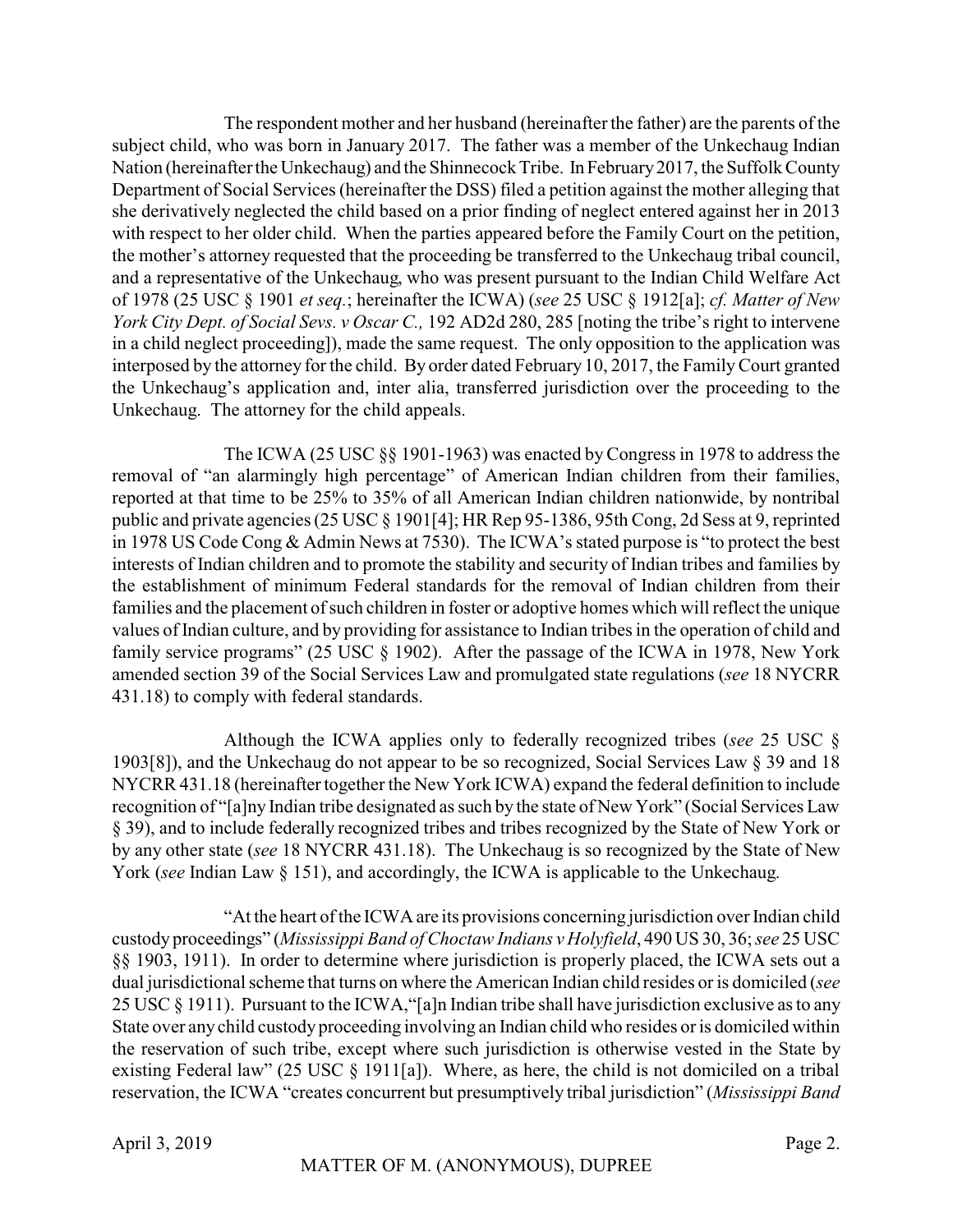*of Choctaw Indians v Holyfield*, 490 US at 36; *see* 25 USC § 1911[b]). Accordingly, in the case of children not domiciled on the reservation, on application of either the parent or the tribe, "state-court proceedings for foster care placement or termination of parental rights are to be transferred to the tribal court, except in cases of 'good cause,' objection by either parent, or declination of jurisdiction" (*Mississippi Band of Choctaw Indians v Holyfield*, 490 US at 36; *see Pitre v Shenandoah*, 2015 WL 667540, \*4, 2015 US Dist. LEXIS 18604, \*12 [ND NY, No. 5:14-CV-293], *affd* 633 Fed Appx 44 [2d Cir]).

The ICWAprovides that "the Indian custodian of the child and the Indian child's tribe shall have a right to intervene at any point" in a proceeding to which the ICWA applies (25 USC § 1911[c]). Congress authorized the Department of the Interior, Bureau of Interior Indian Affairs (hereinafter the DOI), to promulgate rules and regulations "as may be necessary to carry out the provisions of [ICWA]" (25 USC § 1952). The current regulations define the term "child-custody proceeding" as "any action, other than an emergency proceeding, that may culminate in" foster-care placement, termination of parental rights, preadoptive placement, and adoptive placement (25 CFR 23.2[11][1]). "An action that may culminate in one of these four outcomes is considered a separate child-custody proceeding from an action that may culminate in a different one of these four outcomes" (25 CFR 23.2[11][2]). The DOI explained that "[t]he final rule uses the phrase 'may culminate in one of the following outcomes,' rather than the less precise phrase 'involves,' used in the draft rule, in order to make clear that ICWA requirements would apply to an action that may result in one of the placement outcomes, even if it ultimately does not. For example, ICWA would apply to an action where a court was considering a foster-care placement of a child, but ultimately decided to return the child to his parents. Thus, even though the action did not result in a foster-care placement, it may have culminated in such a placement and, therefore, should be considered a 'child-custody proceeding' under the statute" (81 Fed Reg 38778-01 at 38799).

In conjunction with the final rule, on December 12, 2016, the DOI published Guidelines for Implementing the Indian Child Welfare Act (hereinafter the 2016 Guidelines). Indeed, the 2016 Guidelines provide, among other things, that "if a proceeding seeks to terminate the parental rights of one parent, that proceeding falls within ICWA's definition of 'child-custody proceeding' even if the child will remain in the custody of the other parent or a step-parent" (2016 Guidelines [B][2]). Still further, the 2016 Guidelines provide that "[i]f the child may be involuntarily removed from the parents or Indian custodian or the child may be involuntarily placed, then ICWA applies to the proceeding. If the parent or Indian custodian does not agree to the removal or placement, or agrees only under threat of the child's removal, then the proceeding is involuntary" (*id*.).

Social Services Law § 39(6) provides that "[i]n any state court child custody proceeding involving the foster care placement of, or termination of parental rights to an Indian child not domiciled or residing within the reservation of the Indian child's tribe, the court, in the absence of good cause to the contrary, shall transfer such proceeding to the jurisdiction of the tribe, absent objection by either parent, upon the petition of either parent or the Indian custodian or the Indian child's tribe; provided, however, that such transfer shall be subject to declination by the tribal court of such tribe."